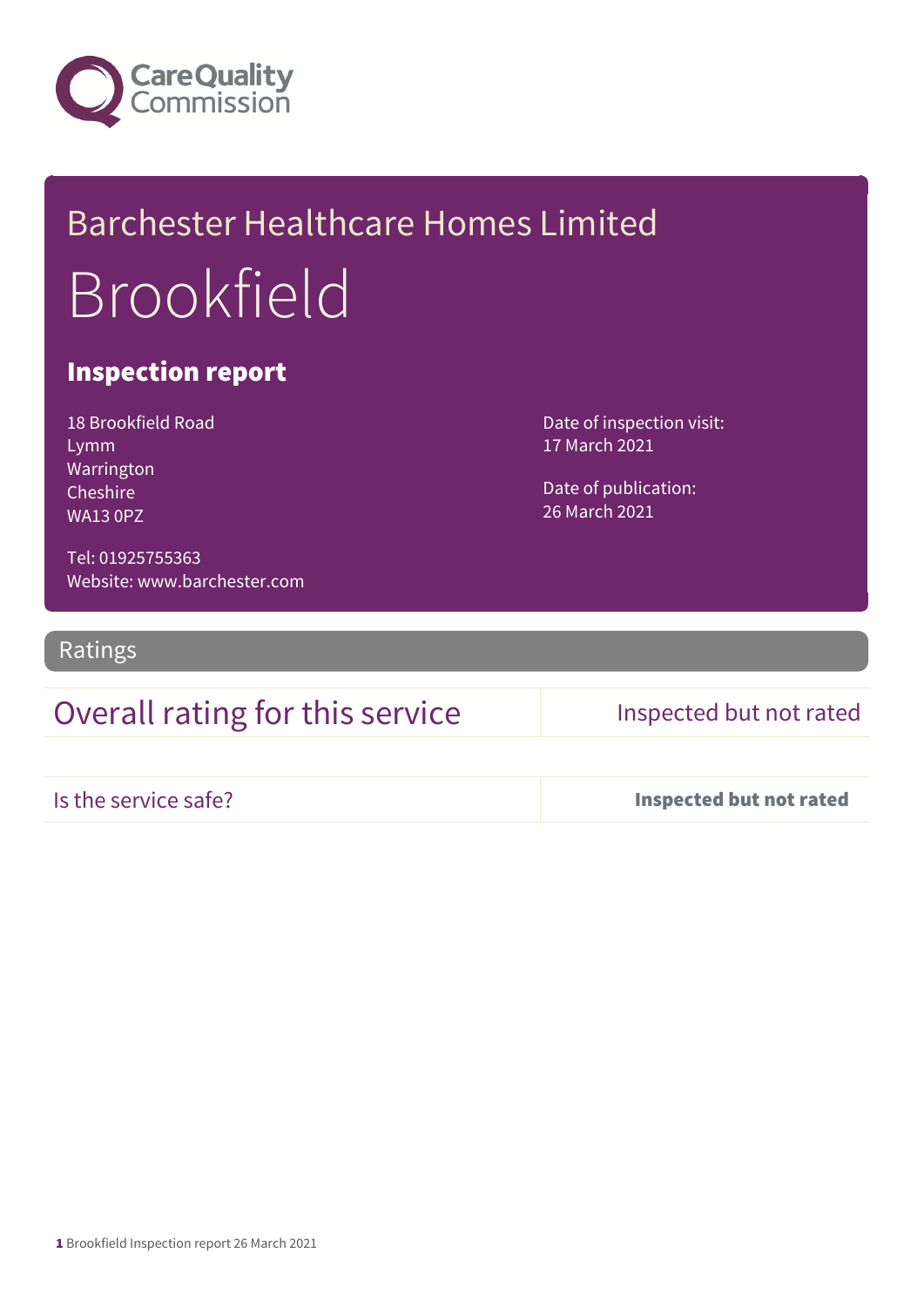# Summary of findings

### Overall summary

Brookfield is a 'care home' providing accommodation and personal care for up to 31 older people. At the time of the inspection, 19 people were living at the home.

We found the following examples of good practice.

Staff were observed complying with infection prevention and control (IPC) procedures; staff were wearing the correct PPE and were supported with the required IPC training.

The provider ensured that extra IPC measures were in place to prevent the spread of COVID-19. For instance extra 'touch point' cleaning schedules had been implemented.

The home was clean, hygienic and odour free; people, staff and visitors had access to hand sanitizers and wipes throughout the home.

Staffing levels were effectively managed; measures were in place to ensure people were supported by a consistent staff team; no agency staff were required at the home.

All staff and people were engaged in a robust COVID-19 testing regime; measures and protocols were in place to ensure that any symptomatic / positive cases of COVID-19 were immediately identified.

Relatives and loved ones were supported to maintain contact with people living at Brookfield. Regular phone calls and Skype calls were taking place; the provider had also created a safe space for dedicated visits to take place indoors.

The provider ensured that all relevant COVID-19 procedures and arrangements were effectively communicated with the registered manager, who then disseminated information to the staff team.

There was a dedicated COVID-19 IPC lead in place; they ensured that processes, procedures and policies were being followed.

Further information is in the detailed findings below.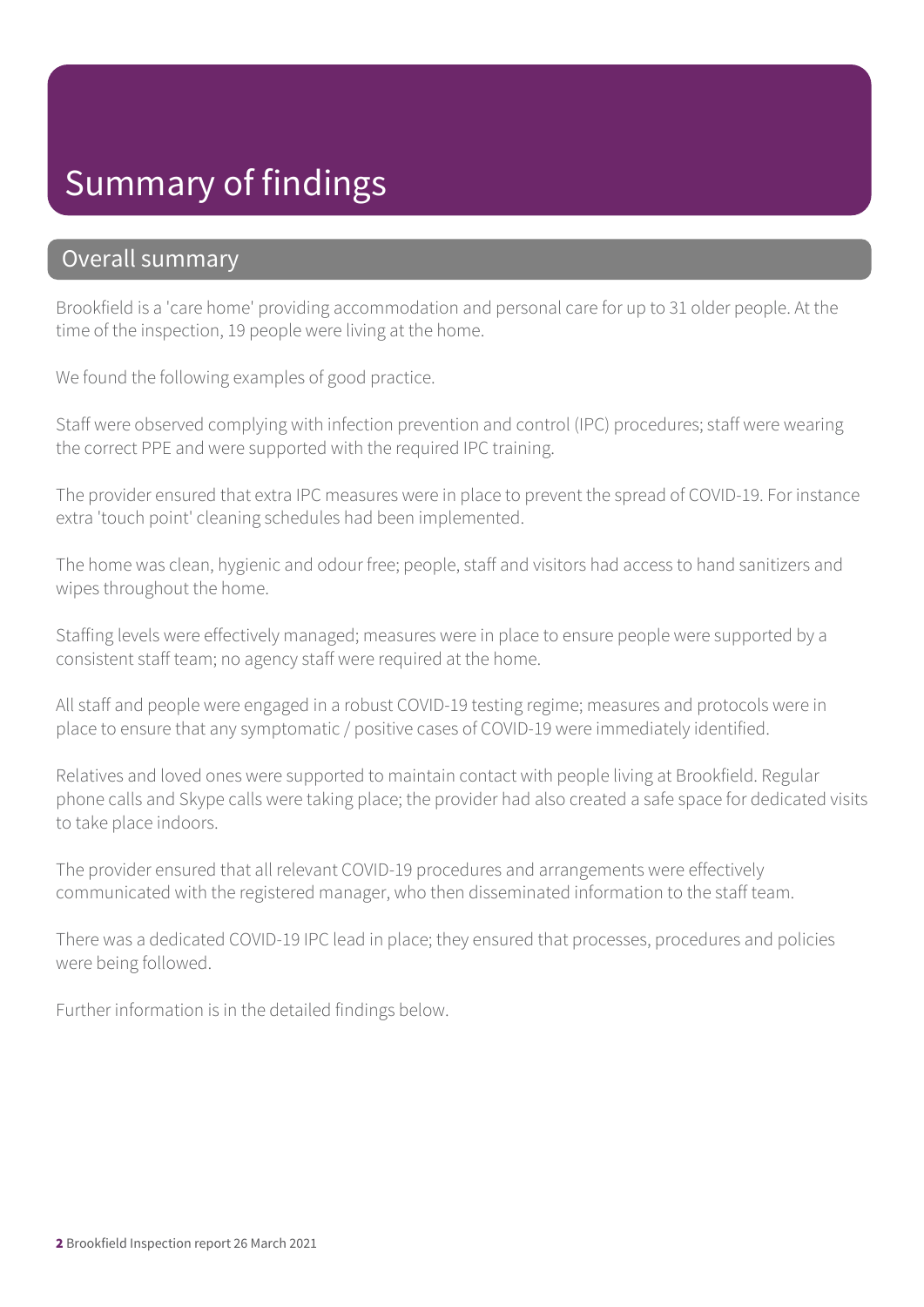## The five questions we ask about services and what we found

We always ask the following five questions of services.

Further information is in the detailed findings below.

Is the service safe? Inspected but not rated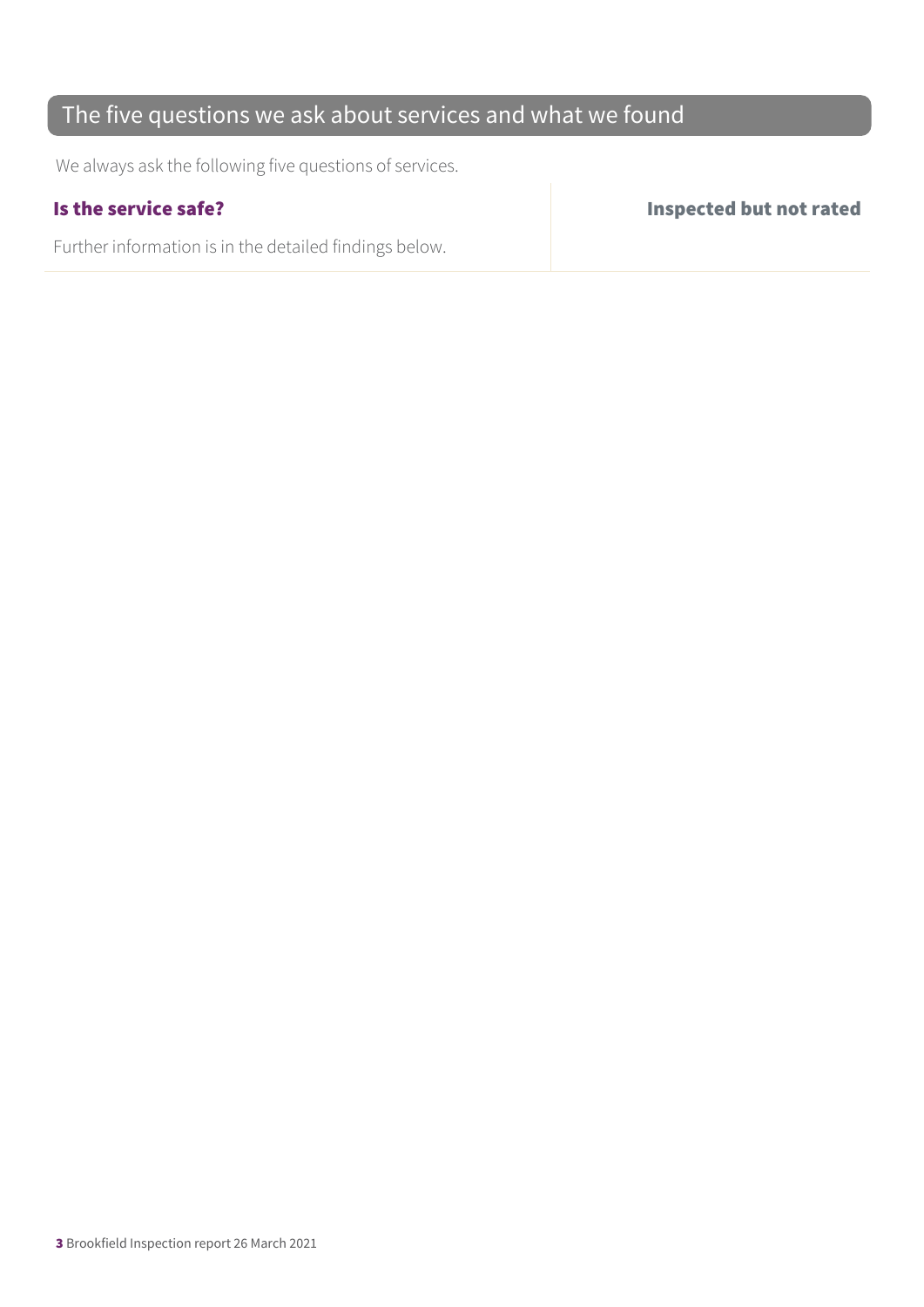

# Brookfield

## Detailed findings

# Background to this inspection

We carried out this inspection under Section 60 of the Health and Social Care Act 2008 as part of our regulatory functions. This inspection was planned to check whether the provider was meeting the legal requirements and regulations associated with The Health and Social Care Act 2008.

As part of The Care Quality Commission's (CQC) response to the coronavirus pandemic we are looking at the preparedness of care homes in relation to infection prevention and control. This was a targeted inspection looking at the infection prevention and control measures the provider has in place.

This inspection took place on 17 March 2021 and was announced.